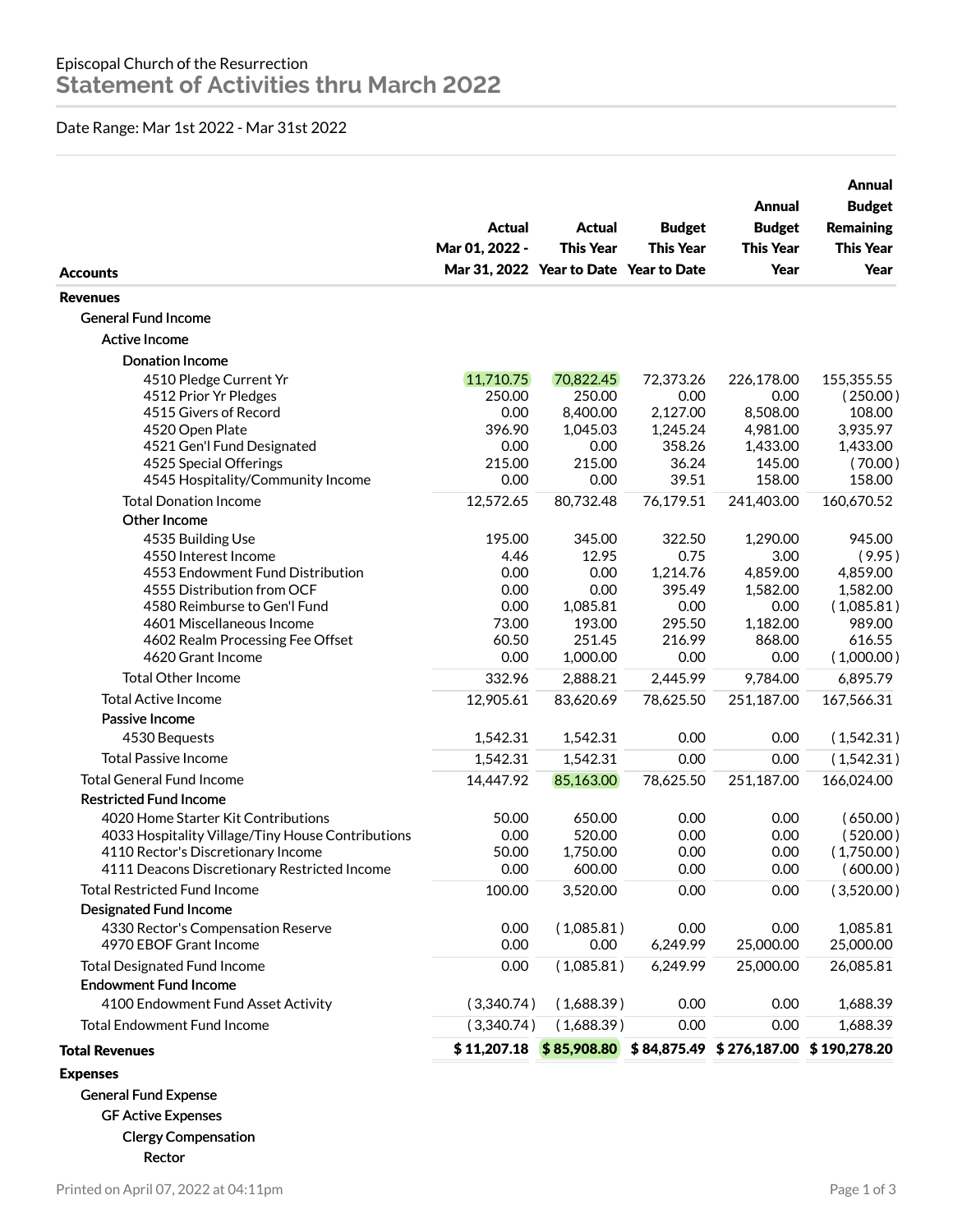|                                                                 |                                        |                    |                      |                  | <b>Annual</b><br><b>Budget</b> |
|-----------------------------------------------------------------|----------------------------------------|--------------------|----------------------|------------------|--------------------------------|
|                                                                 |                                        |                    |                      | <b>Annual</b>    |                                |
|                                                                 | <b>Actual</b>                          | Actual             | <b>Budget</b>        | <b>Budget</b>    | <b>Remaining</b>               |
|                                                                 |                                        |                    |                      |                  |                                |
|                                                                 | Mar 01, 2022 -                         | <b>This Year</b>   | <b>This Year</b>     | <b>This Year</b> | <b>This Year</b>               |
| <b>Accounts</b>                                                 | Mar 31, 2022 Year to Date Year to Date |                    |                      | Year             | Year                           |
| 5010 Salary/Housing/Utilities                                   | 7,407.00                               | 22,221.00          | 22,665.51            | 90,662.00        | 68,441.00                      |
| 5012 Health Insurance                                           | 3,021.00                               | 9,063.00           | 8,700.00             | 34,800.00        | 25,737.00                      |
| 5014 Life Insurance                                             | 26.80                                  | 80.40              | 80.49                | 322.00           | 241.60                         |
| 5016 Pension                                                    | 1,504.26                               | 4,458.78           | 4,079.76             | 16,319.00        | 11,860.22                      |
| 5018 Workers Comp                                               | 44.87                                  | 107.20             | 174.99               | 700.00           | 592.80                         |
| 5020 Local Travel                                               | 0.00                                   | 0.00               | 196.50               | 786.00           | 786.00                         |
| 5021 Business Expense Plan                                      | 0.00                                   | 0.00               | 240.00               | 960.00           | 960.00                         |
| 5022 Rector's Telephone                                         | 0.00                                   | 0.00               | 220.26               | 881.00           | 881.00                         |
| 5024 Convention & Clergy Conf                                   | 0.00                                   | 0.00               | 125.01               | 500.00           | 500.00                         |
| 5026 Continuing Education                                       | 0.00                                   | 0.00               | 150.00               | 600.00           | 600.00                         |
| <b>Total Rector</b>                                             | 12,003.93                              | 35,930.38          | 36,632.52            | 146,530.00       | 110,599.62                     |
| <b>Other Clergy</b>                                             |                                        |                    |                      |                  |                                |
| 5030 Convention and Clergy Conf                                 | 0.00                                   | 0.00               | 120.00               | 480.00           | 480.00                         |
| <b>Total Other Clergy</b>                                       | 0.00                                   | 0.00               | 120.00               | 480.00           | 480.00                         |
| <b>Total Clergy Compensation</b>                                | 12,003.93                              | 35,930.38          | 36,752.52            | 147,010.00       | 111,079.62                     |
| Lay Staff Compensation                                          |                                        |                    |                      |                  |                                |
|                                                                 |                                        | 5,100.00           |                      |                  |                                |
| 5040 Parish Admin Salary<br>5050 Music Director/Parish Musician | 1,900.00<br>1,250.00                   |                    | 6,800.01<br>3,750.00 | 27,200.00        | 22,100.00                      |
|                                                                 |                                        | 3,750.00<br>999.99 | 750.00               | 15,000.00        | 11,250.00                      |
| 5052 Chorister Director Salary                                  | 333.33                                 |                    | 540.00               | 3,000.00         | 2,000.01                       |
| 5056 Substitute/ Saturday Musician                              | 0.00<br>333.33                         | 0.00<br>999.99     | 750.00               | 2,160.00         | 2,160.00                       |
| 5058 Choir Assistant                                            |                                        |                    | 390.00               | 3,000.00         | 2,000.01                       |
| 5060 Child Care Staff                                           | 0.00                                   | 0.00               |                      | 1,560.00         | 1,560.00                       |
| 5061 Christian Ed Director                                      | 0.00                                   | 0.00               | 1,476.00             | 5,904.00         | 5,904.00                       |
| 5062 Christian Ed Staff                                         | 0.00                                   | 0.00               | 1,457.49             | 5,830.00         | 5,830.00                       |
| 5080 Parish Admin Pension                                       | 0.00                                   | 0.00               | 612.00               | 2,448.00         | 2,448.00                       |
| 5090 FICA/Medicare/Wrks Comp                                    | 340.19                                 | 944.73             | 1,397.25             | 5,589.00         | 4,644.27                       |
| 5154 Custodial Staff                                            | 328.80                                 | 702.00             | 780.00               | 3,120.00         | 2,418.00                       |
| <b>Total Lay Staff Compensation</b>                             | 4,485.65                               | 12,496.71          | 18,702.75            | 74,811.00        | 62,314.29                      |
| Utilities, Buildings, Grounds                                   |                                        |                    |                      |                  |                                |
| 5150 Electricity                                                | 838.28                                 | 2,191.22           | 2,264.01             | 9,056.00         | 6,864.78                       |
| 5151 Water/Sewer                                                | 284.53                                 | 880.58             | 1,025.25             | 4,101.00         | 3,220.42                       |
| 5152 Refuse Collection                                          | 64.10                                  | 192.30             | 198.99               | 796.00           | 603.70                         |
| 5153 Security Services                                          | 0.00                                   | 89.85              | 113.49               | 454.00           | 364.15                         |
| 5155 Groundskeeping                                             | 0.00                                   | 400.00             | 671.01               | 2,684.00         | 2,284.00                       |
| 5157 Prop. & Liability Insurance                                | 0.00                                   | 1,145.25           | 1,075.74             | 4,303.00         | 3,157.75                       |
| 5158 Property, Maintenance & Supplies                           | 0.00                                   | 0.00               | 1,246.74             | 4,987.00         | 4,987.00                       |
| Total Utilities, Buildings, Grounds                             | 1,186.91                               | 4,899.20           | 6,595.23             | 26,381.00        | 21,481.80                      |
| Office                                                          |                                        |                    |                      |                  |                                |
| 5042 Bookkeeper                                                 | 587.50                                 | 1,452.75           | 1,350.00             | 5,400.00         | 3,947.25                       |
| 5161 Office Supplies                                            | 103.39                                 | 267.77             | 638.49               | 2,554.00         | 2,286.23                       |
| 5162 Copier Contract                                            | 574.82                                 | 732.15             | 744.00               | 2,976.00         | 2,243.85                       |
| 5163 Telephone                                                  | 109.08                                 | 322.91             | 351.75               | 1,407.00         | 1,084.09                       |
| 5165 Bank Service Chg                                           | 0.00                                   | 0.00               | 4.26                 | 17.00            | 17.00                          |
| 5166 Accounting                                                 | 0.00                                   | 12.00              | 44.01                | 176.00           | 164.00                         |
| 5167 Internet Services                                          | 92.20                                  | 339.46             | 350.01               | 1,400.00         | 1,060.54                       |
| 5171 PayPal Fees                                                | 5.11                                   | 18.71              | 57.00                | 228.00           | 209.29                         |
| 5172 Office Equipment                                           | 0.00                                   | 0.00               | 201.51               | 806.00           | 806.00                         |
| 5173 Realm Subscription                                         | 168.00                                 | 486.00             | 480.00               | 1,920.00         | 1,434.00                       |
| 5174 Realm Processing Fees                                      | 61.75                                  | 348.99             | 309.75               | 1,239.00         | 890.01                         |
| <b>Total Office</b>                                             | 1,701.85                               | 3,980.74           | 4,530.78             | 18,123.00        | 14,142.26                      |
| Parish Life                                                     |                                        |                    |                      |                  |                                |
| 5370 Worship/Altar Guild Supplies                               | 153.00                                 | 333.94             | 750.00               | 3,000.00         | 2,666.06                       |
| 5371 Stewardship Program                                        | 0.00                                   | 0.00               | 125.01               | 500.00           | 500.00                         |
| 5375 Kitchen Supplies                                           | 0.00                                   | 0.00               | 57.00                | 228.00           | 228.00                         |
| 5377 Hospitality/Community                                      | 0.00                                   | 0.00               | 300.00               | 1,200.00         | 1,200.00                       |
| 5378 Registration, Conv Delegates                               | 0.00                                   | 0.00               | 26.25                | 105.00           | 105.00                         |
|                                                                 |                                        |                    |                      |                  |                                |